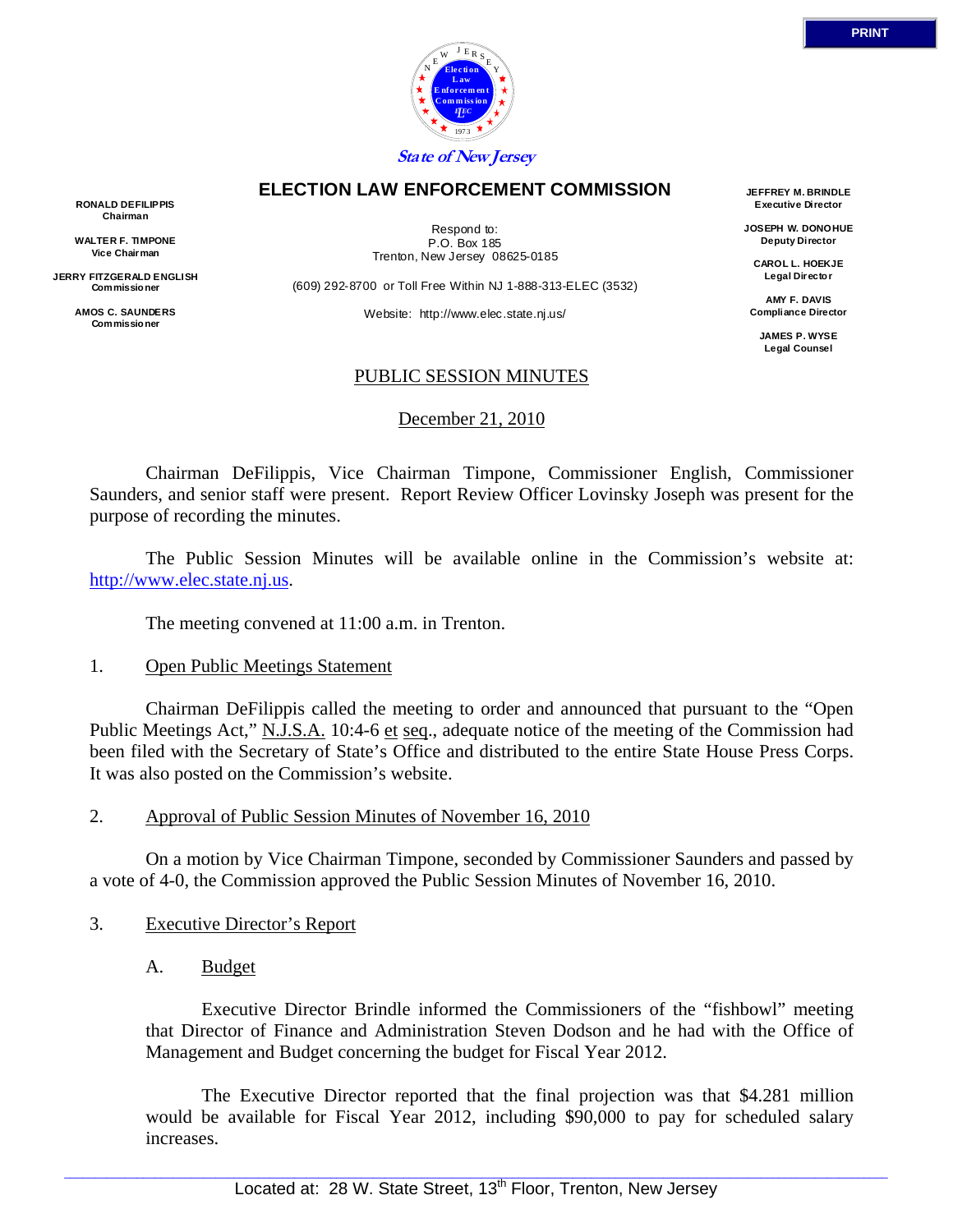#### B. Meeting With Criminal Justice Staff

 Executive Director Brindle reported on the recent meeting between Compliance Director Amy Davis, Legal Director Carol Hoekje, and the Criminal Justice staff. He noted that the meeting had been initiated by the Criminal Justice staff in order to further discuss cooperative investigative efforts.

### C. Treasurer Training

 The Executive Director informed the Commissioners that 22 seminars were planned for 2011, an increase necessitated by upcoming legislative elections. He reported that the Commission would offer treasurer training, political party and PAC training, and electronic filing training.

 Executive Director Brindle announced that the Commission was beginning a new initiative to provide online training using new software and video technology. He noted that Compliance Director Amy Davis would guide this program.

 Compliance Director Davis reported that the new training program would utilize the latest technology incorporating video and audio media and allow treasurers and other campaign officials to engage in treasurer training anywhere.

## D. Analytical Press Releases

 Executive Director Brindle announced that the Commission had issued an analytical press release relevant to 20-day postelection report data for special legislative, county, and local elections.

 The Executive Director reported that \$2.6 million had been spent on special legislative elections in the  $5<sup>th</sup>$ ,  $14<sup>th</sup>$ , and  $31<sup>st</sup>$  districts. He noted that the race in the  $14<sup>th</sup>$  District was the most competitive, with \$1.7 million raised and spent.

 Executive Director Brindle reported that the election for County Executive in Bergen County also drew significant funding, with \$1.5 million raised and spent.

# E. Cao v. Federal Election Commission (FEC)

 Executive Director Brindle informed the Commissioners of the background, status, and implications of this ongoing litigation at the U.S. Supreme Court.

 The Executive Director reported that this case involved Congressman Joseph Cao of Louisiana and the Republican National Committee attempting to end FEC restrictions on coordinated expenditures by political parties. He added that currently parties can contribute up to \$5,000 and make coordinated expenditures of up to \$42,000. Executive Director Brindle noted the plaintiffs' claim that such restrictions place them at a disadvantage compared to independent groups.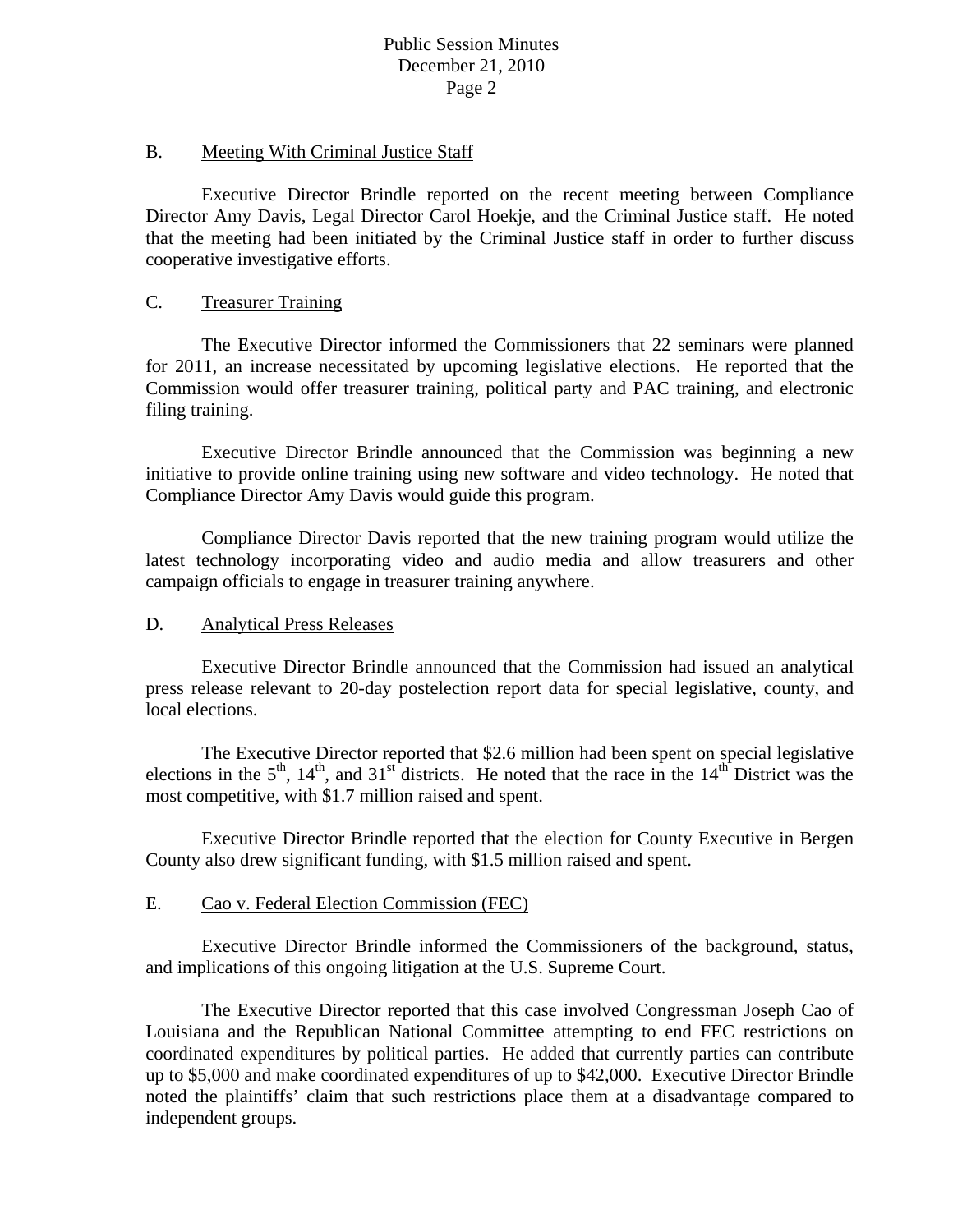The Executive Director further reported that the case may also address the soft money ban in reference to contributors in the McCain-Feingold legislation.

The Chairman asked for definitions of "coordinated expenditures" and "soft money."

 Executive Director Brindle replied that coordinated expenditures consisted of campaign activity on behalf of a candidate paid for by political parties with the consent of the candidate.

 The Executive Director stated that soft money consists of campaign contributions made to a political party containing no limits in terms of the amount of the contribution.

### F. Legislation

 Executive Director Brindle informed the Commissioners of pending legislation relevant to the Commission's jurisdiction.

 The Executive Director reported on the status of the "pay-to-play" legislation sponsored by Senator Loretta Weinberg. He stated that the bill would ban party transfers, a practice known as "wheeling," and establish tiered contribution limits of \$300 for individuals, \$1,000 for businesses, and \$5,000 for state contractors. The Executive Director added that the bill would also require disclosure from contractors with more that \$50,000 in statewide business, eliminate the "fair and open" exemption, and create one uniform statewide law.

 Executive Director Brindle stated that the bill as a whole was similar to the Commission's legislative recommendation, but differed in having a complete ban on party transfers instead of a limit, a tiered contribution instead of a single limit for all entities, and a \$50,000 disclosure threshold for business entities with statewide contracts instead of a prohibition on certain political donations for business entities with county or municipal contracts larger than \$17,500 during the term of contract.

 The Executive Director reported that Governor Christie's proposals closely mirror the Commission's legislative recommendations for "pay-to-play" reform.

## G. Federal Corruption Trial

 Executive Director Brindle recognized Senior Compliance Officer Kim Key for her excellent performance as an expert witness in the federal corruption trial of former Assemblyman L. Harvey Smith.

## H. White Paper No. 21 – School Elections Campaign Financing: An Update

 Deputy Director Donohue informed the Commissioners of the background and conclusions of the latest White Paper, which studied contributions and expenditures in school board elections. He noted that since the last study on school board elections had been ten years ago, there was much accumulated data with which to conduct analysis.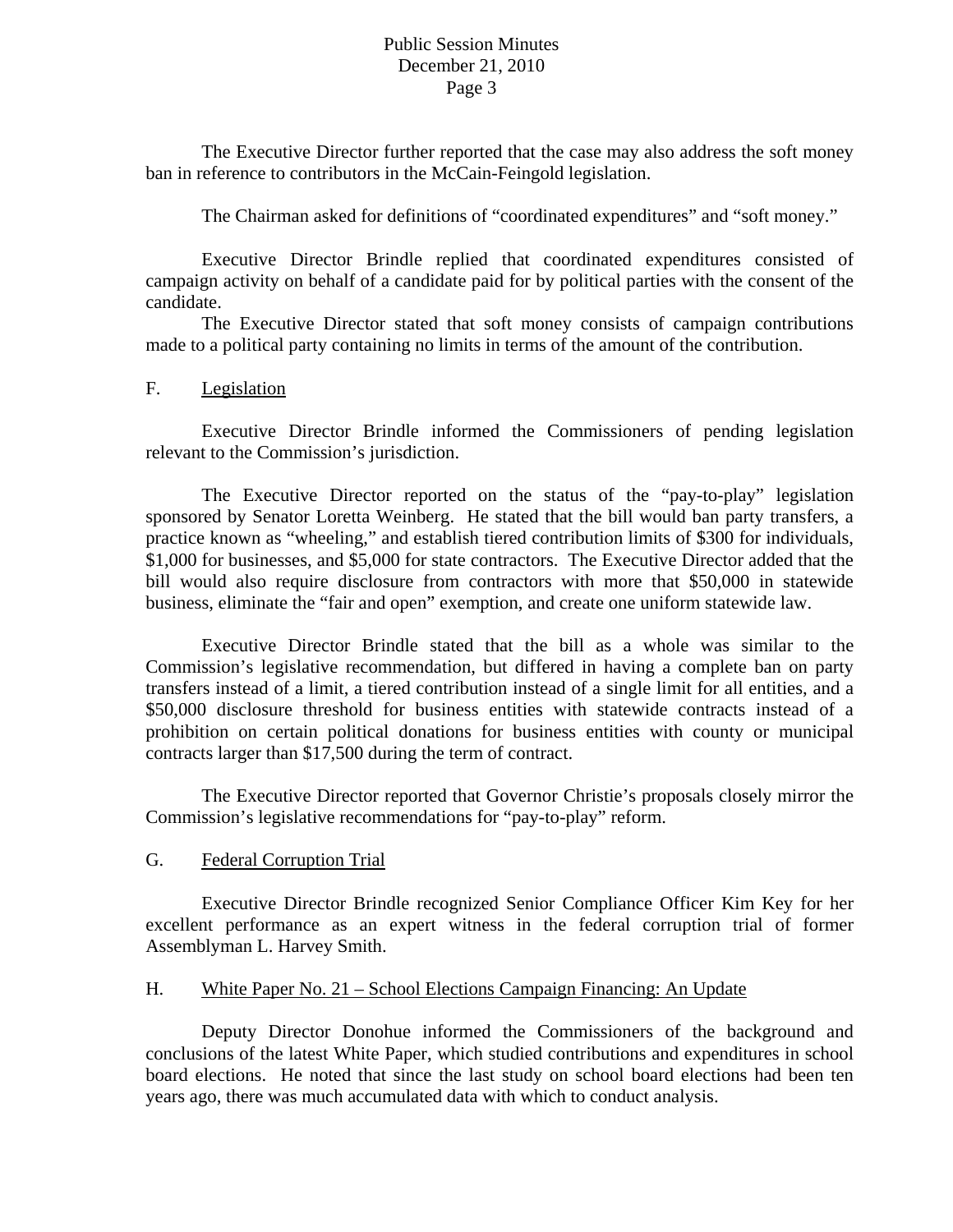The Deputy Director reported that overall spending in school board elections was generally not large, but was increasing at a rapid pace, increasing 125 percent from \$4.3 million spent in the 1990s to \$9.6 million today. He noted that annual spending between 2000 and 2009 averaged \$1 million a year, compared to an average of \$427,000 from 1990 to 1999. The Deputy Director further noted that the top three years for school board spending have been in the past five years.

 Deputy Director Donohue informed the Commissioners that in the 1990s, the New Jersey Education Association (NJEA) became a bigger player in school board elections. He reported that NJEA spent \$3.7 million on school board elections during the past decade, and its expenditures constituted 36 percent of all spending on local school board elections in this period.

 The Deputy Director reported that division of expenses remained consistent, with direct mail remaining the single largest purpose. He noted that although spending in other elections had decreased recently, spending on school board elections was still increasing. Deputy Director Donohue further noted that although local school boards were permitted to enact their own "pay-to-play" restrictions for public contractors, few have done so.

 Vice Chairman Timpone asked what goals the Commission was seeking to achieve with the White Paper series.

 Executive Director Brindle stated that the purpose was to inform the public to previously underreported activity at the local level.

 The Deputy Director added that the White Papers would also inform local policymakers and provide them with better context for decisions. He noted that school boards were included in Governor Christie's "pay-to-play" proposal.

 Commissioner English suggested a correlation between the number of public contracts available and the potential for "pay-to-play" activity.

 Deputy Director Donohue noted that approximately 4,700 school board positions were contested annually.

#### I. Winter Meeting Schedule

- January 18, 2011 at  $10:00$  a.m. in Trenton;
- February 15, 2011 at 10:00 a.m. in Trenton; and,
- March 15, 2011 at 10:00 a.m. in Trenton.

 Commissioner English recused herself from the meeting at this juncture. She did not participate in and was not present during the advisory opinion discussion or vote.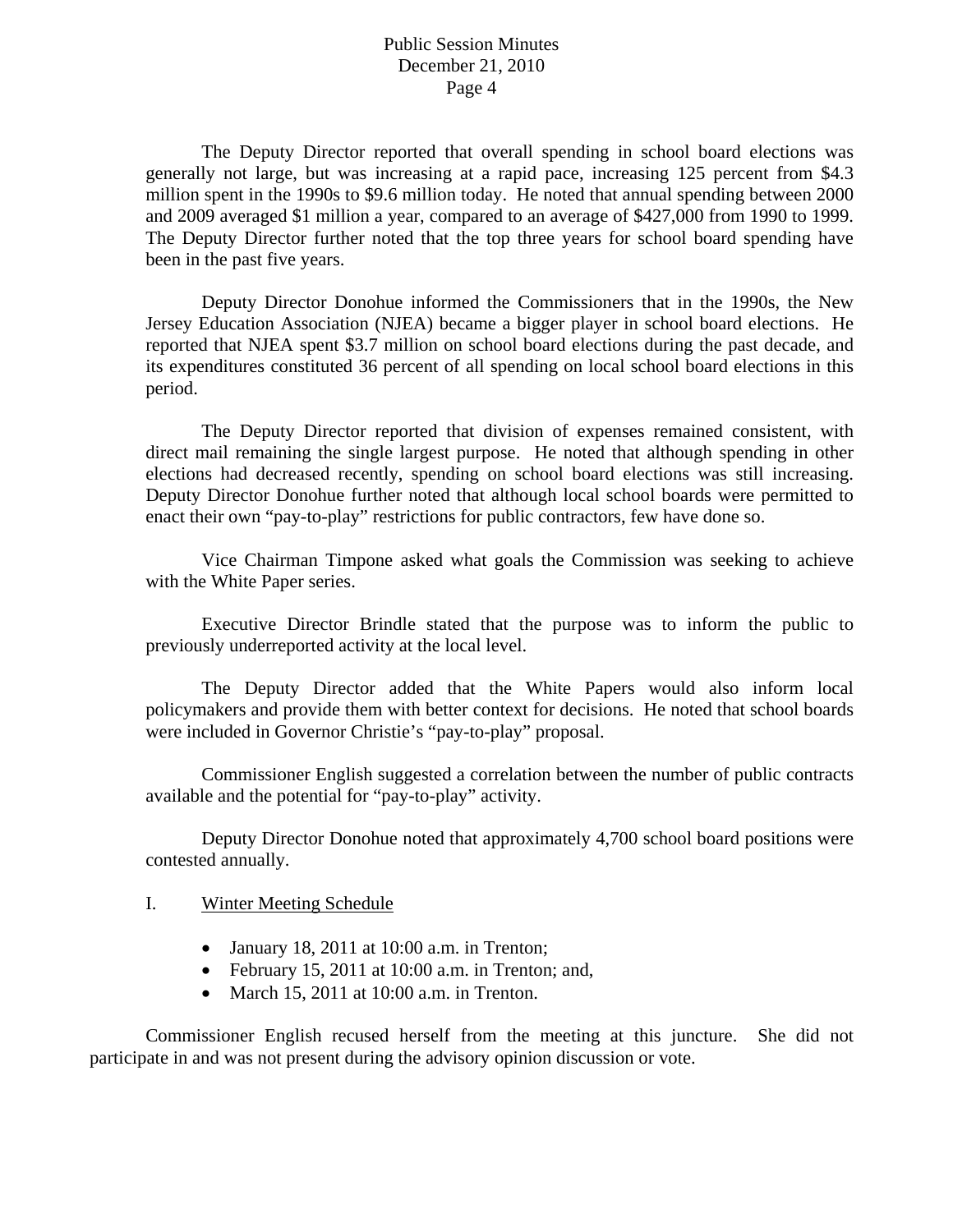#### 4. Advisory Opinion Request No. 02-2010

 The Commission received a request for an Advisory Opinion from Hugh E. DeFazio, Jr., Esq., on behalf of two single candidate committees of Michael Luther, a candidate for Mayor in Parsippany-Troy Hills Township (Morris County) in the 2005 and 2009 general elections. Mr. DeFazio requested a determination concerning a proposed resolution of outstanding obligations incurred for legal fees in connection with a recount of election results.

 Legal Director Carol Hoekje provided a background summary of the Advisory Opinion Request. She stated that the Advisory Opinion Request concerns settlement of outstanding obligations for less than the reported amount which would ordinarily result in a reportable contribution. At this point the Chairman recognized Mr. DeFazio, who was present, along with his client, to address the Commission.

 Mr. DeFazio introduced himself and stated that the candidate committee of Michael Luther wished to settle outstanding debt and have the procedure authorized by the Commission.

 Mr. DeFazio informed the Commission of the background events. He reported that Candidate Luther had won a close election in 2005 for Mayor in Parsippany-Troy Hills Township (Morris County). Mr. DeFazio noted that the Morris County Clerk certified the election, but opposing candidate Rosemarie Agostini invoked her right to contest the election and initiated legal action.

 Mr. DeFazio detailed the progress of the case through the Division of Law, Appellate Division, Supreme Court, and return to the Division of Law, where Candidate Luther's election was upheld in 2008. Legal fees accrued in excess of \$200,000. He stated that he believed that this did not constitute a traditional campaign expense, since the election had already been concluded, but that Candidate Luther was compelled to respond to the challenge by Candidate Agostini.

 Mr. DeFazio stated his belief that the subject was an open question. He noted that resolution of outstanding campaign debt was available in Gubernatorial and Federal elections.

 Mr. DeFazio reiterated that the legal fees incurred were to defend the office of a sitting mayor, not electioneering. He reported that \$120,000 had originally been paid to the firm of Genova, Burns, and Giantomasi, with approximately \$90,000 remaining in outstanding obligations.

 Mr. DeFazio reported that the firm initiated a civil action against the candidate committee to obtain the balance of outstanding obligations, but the parties eventually agreed to a confidential settlement agreement, establishing a revised balance of \$43,000 and dismissal of civil action. He stated that he needed the Commission's authority to move forward towards a resolution.

 Vice Chairman Timpone asked how this use of campaign funds was substantially different than using them for criminal defense.

 Mr. DeFazio replied that his scenario was different and more salient as the certification of elected officials was central to the effective administration of government.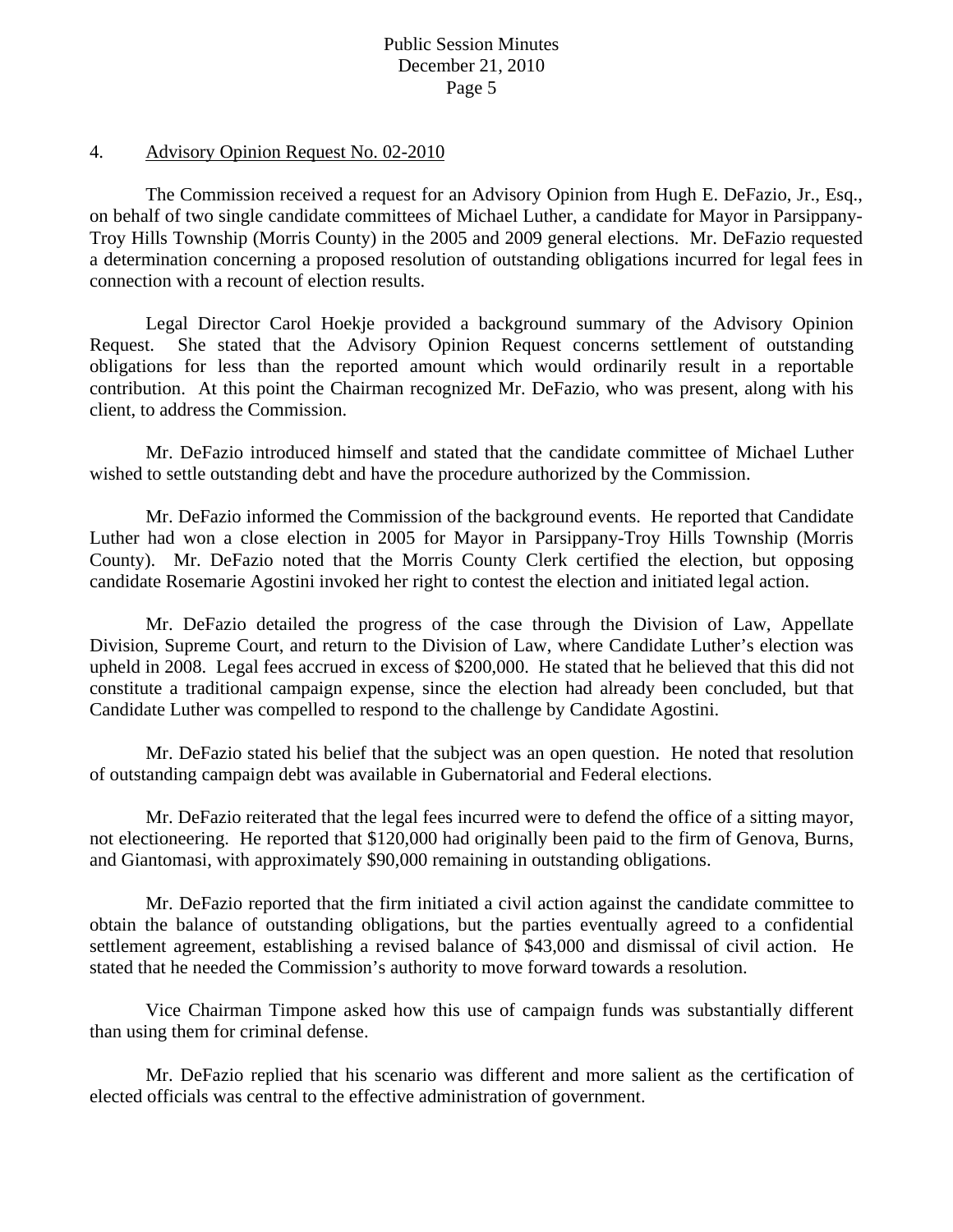Legal Director Hoekje stated that the Reporting Act does not provide for explicit debt settlement authorization as with the FEC Act. She noted, however, that Section A-16 of the Reporting Act provides that the Commission may provide for dissolution of a committee postelection. Legal Director Hoekje added that the provision in Section A-16, covering post-election resolution of debt, predates contribution limits. She advised the Commissioners to take care in crafting an exemption, as it may create a precedent for the future.

 The Legal Director reported that the gubernatorial regulations were different as debt resolution cannot be initiated until seven years have passed from the date of the election. She added that publicly financed gubernatorial committees also cannot transfer outstanding obligations to another election.

Legal Director Hoekje stated that the two central issues of this matter were approval of the procedure outlined in the Advisory Opinion Request, and the amount of the settlement. The Legal Director advised that the amount be determined by the campaign, not the Commission, for the Commission has traditionally advised the campaign to determine fair market value of goods and services.

Mr. DeFazio informed the Commissioners of the details of the settlement agreement. He reported that the candidate committee had agreed to pay approximately \$40,000 after settlement arbitration. He added that the settlement would clear the court docket, and unlike a vendor, the firm was looking for payment of services, not goods.

Chairman DeFilippis asked if the legal fees had been accrued during 2007.

Mr. DeFazio replied in the affirmative.

The Chairman asked if there had been an engagement letter between the firm and the candidate committee.

Mr. DeFazio replied in the affirmative.

Chairman DeFilippis noted that the next election was in 2009. He asked if there had been any attempt to raise money to pay legal fees in the two-year interim.

Mr. DeFazio reported that the committee had made a payment during litigation and held a fundraiser after judgment.

The Chairman asked if there was any data available on fundraising attempts.

Legal Director Hoekje reported that funds had been received by the committee in 2006, 2007, and 2008.

Chairman DeFilippis agreed that an effort had been made.

Mr. DeFazio stated that a fundraiser was held after the final decision was rendered.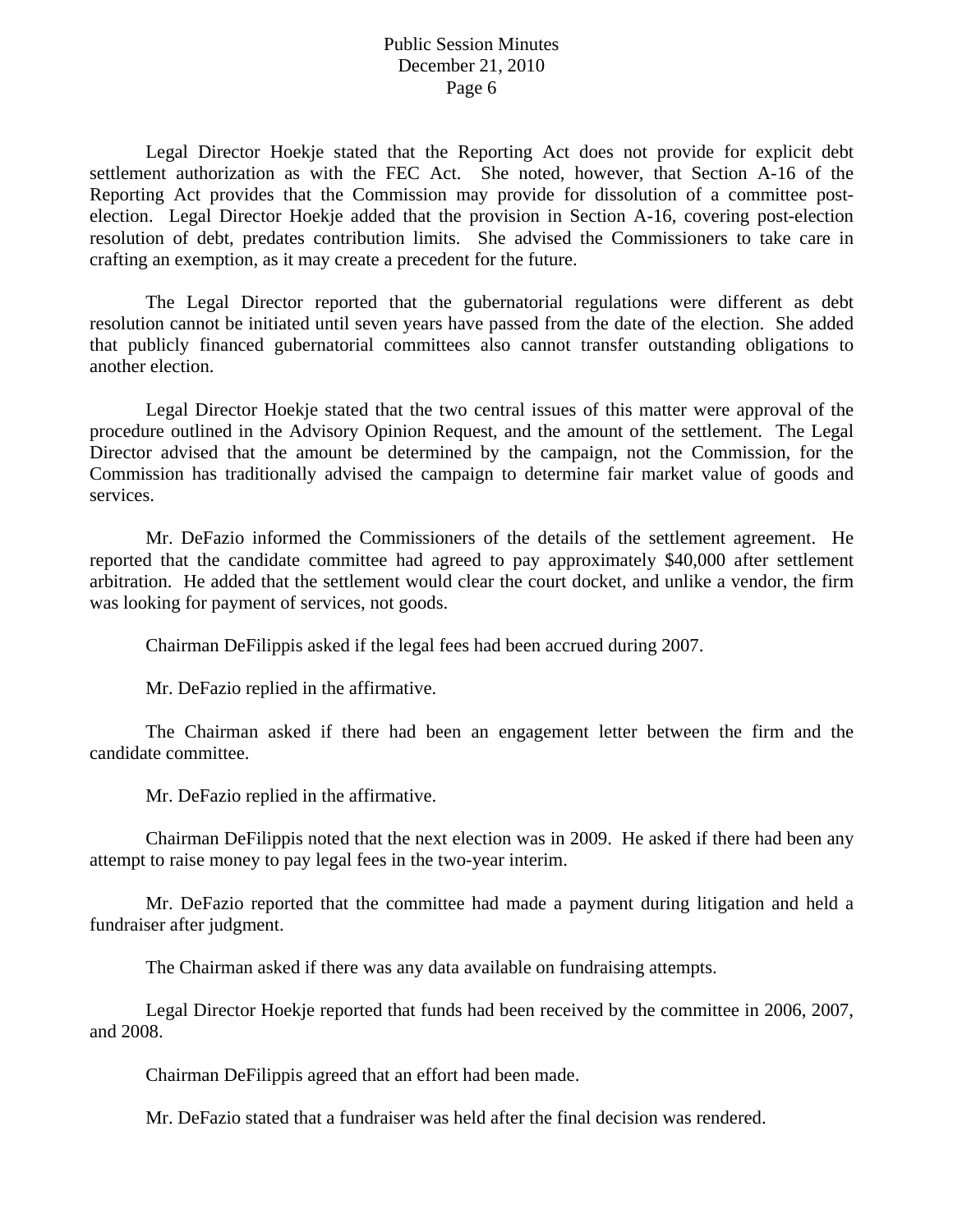Vice Chairman Timpone stated that he had some sympathy for the candidate, but expressed concern about the Commission establishing a precedent that would allow any candidate dissatisfied with an election result to use campaign funds to mount a legal challenge.

Mr. DeFazio replied that he understood the Vice Chairman's concerns about unforeseen consequences, but reiterated that the election had been certified by the Morris County Clerk.

The Chairman stated that he did not object to the use of funds, but was concerned about circumventing the regulations. He asked if it were possible to craft a response applicable only in this case.

Legal Counsel Wyse stated that such a response would be possible without establishing a problematic precedent. He noted that contribution limits were not being subverted, and that Candidate Luther's actions were a response to an unexpected action forced upon him. Legal Counsel Wyse further stated that there was no way for Candidate Luther to anticipate this action, negating the possibility of a pre-arranged scheme. He proposed that the Commission could and ought to craft a response specially tailored for this case.

Chairman DeFilippis expressed concern that the response could be used as a precedent to allow contributions sub rosa from business associates.

Commissioner Saunders stated that the case had very specific established facts that would prevent such a precedent: It was initiated postelection, which removed any concern about vendor abuse, and the action was not initiated by the campaign, but thrust upon it. He noted that an elected official would have no choice but to defend the position. The Commissioner asked if the Commission could craft such a narrow response.

Legal Director Hoekje replied that crafting a narrow response covering that specific set of circumstances was possible.

Legal Counsel Wyse agreed with the Legal Director.

Vice Chairman Timpone stated that he understood Mr. DeFazio's point that Candidate Luther was forced to defend election results certified by the Morris County Board of Elections. He noted that it seemed unfair for a candidate to spend resources to defend a result administered by a different entity.

 On a motion by Commissioner Saunders, seconded by Vice Chairman Timpone and passed by a vote of 3-0, the Commission approved the Advisory Opinion Request submitted by Hugh E. DeFazio, Jr., Esq, with a narrow interpretation applicable only to a debt settlement for outstanding obligations incurred postelection for the purpose of defending a certified election result.

Commissioner English returned to the meeting at this point.

# 5. Resolution to go into Executive Session

 On a motion by Vice Chairman Timpone, seconded by Commissioner Saunders and passed by a vote of 4-0, the Commission resolved to go into Executive Session to discuss anticipated litigation, which will become public as follows: